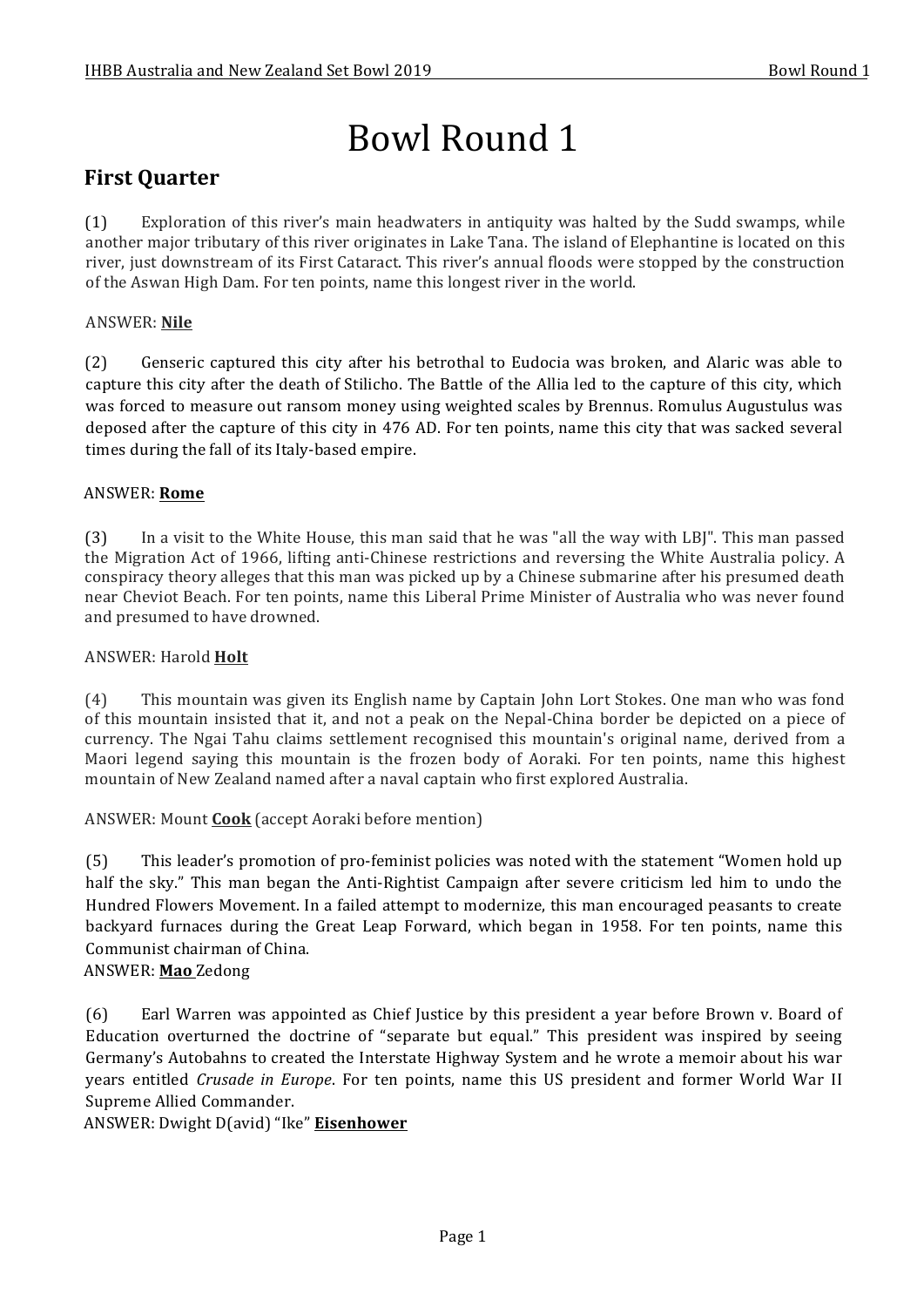(7) This planet was visited by the New Horizon probes which used it for gravity assistance en route to Pluto. Early flybys of this planet were conducted by the Pioneer and Voyager probes. Data collected by the Galileo probe supported theories of a subsurface ocean on one of its moons. Many of this planet's moons are named after the various affairs of its namesake deity, including Io and Europa. For ten points, name this largest planet in the Solar system.

### ANSWER: **Jupiter**

(8) A character in one work by this author tries to explain the psyche by asking Glaucon to imagine a divided line and imagines a ring that makes the wearer invisible, the Ring of Gyges. This author described The Allegory of the Cave and the benefits of rule under a "philosopher-king" in a political theory tract called *The Republic*. For ten points, name this Ancient Greek philosopher, a student of Socrates and teacher of Aristotle.

### ANSWER: **Plato**n

(9) A famous speech described this city as having been "Outraged, martyred, broken but liberated". Spanish Republican exiles in the Second Armored Division was the first force to enter this city during its liberation, after which the Legal Purge occured. Dietrich von Choltitz famously refused orders from Hitler to destroy this city. Both conquering German forces and liberating Allied forces held victory parades in this city's Champs-Élysées. For ten points, name the capital of France.

### ANSWER: **Paris**

(10) This battle was fought concurrently with an engagement at Wavre [pr. wahv], leading to the absence of Emmanuel Grouchy. The arrival of Gebhard von Blucher's Prussians helped turn the tide of this battle, which ended the Hundred Days and forced its loser into exile in St. Helena. For ten points, name this 1815 battle in which Wellington defeated Napoleon for the last time. ANSWER: Battle of **Waterloo**

### **Second Quarter**

(1) This dynasty was challenged by followers of the Celestial Masters, who launched the Five Pecks of Rice rebellion. Sima Qian [pr. **CHEE-an**] compiled the Records of the Grand Historian under this dynasty, which became the first to use the civil service examination and linked itself to Rome using an overland trade route. For ten points, name this ancient dynasty that shares a name with the majority ethnic group of China.

ANSWER: **Han** Dynasty

BONUS: Merchants in the Han Dynasty developed this trade route between China and Europe, named for the primary textile commodity traded along it. ANSWER: **Silk Road** (or **Silk Route**)

(2) Bernard L Austin presided over an inquiry into the loss of one of these objects in April 1963. One of these objects belonging to Argentina, the San Juan, disappeared in November 2017. The largest type of these objects ever built was the Soviet Typhoon class, and many of them are nuclear powered and intended to carry ballistic missiles. For ten points, name these objects exemplified by Nazi Germany's U-Boats

### ANSWER: **Submarines**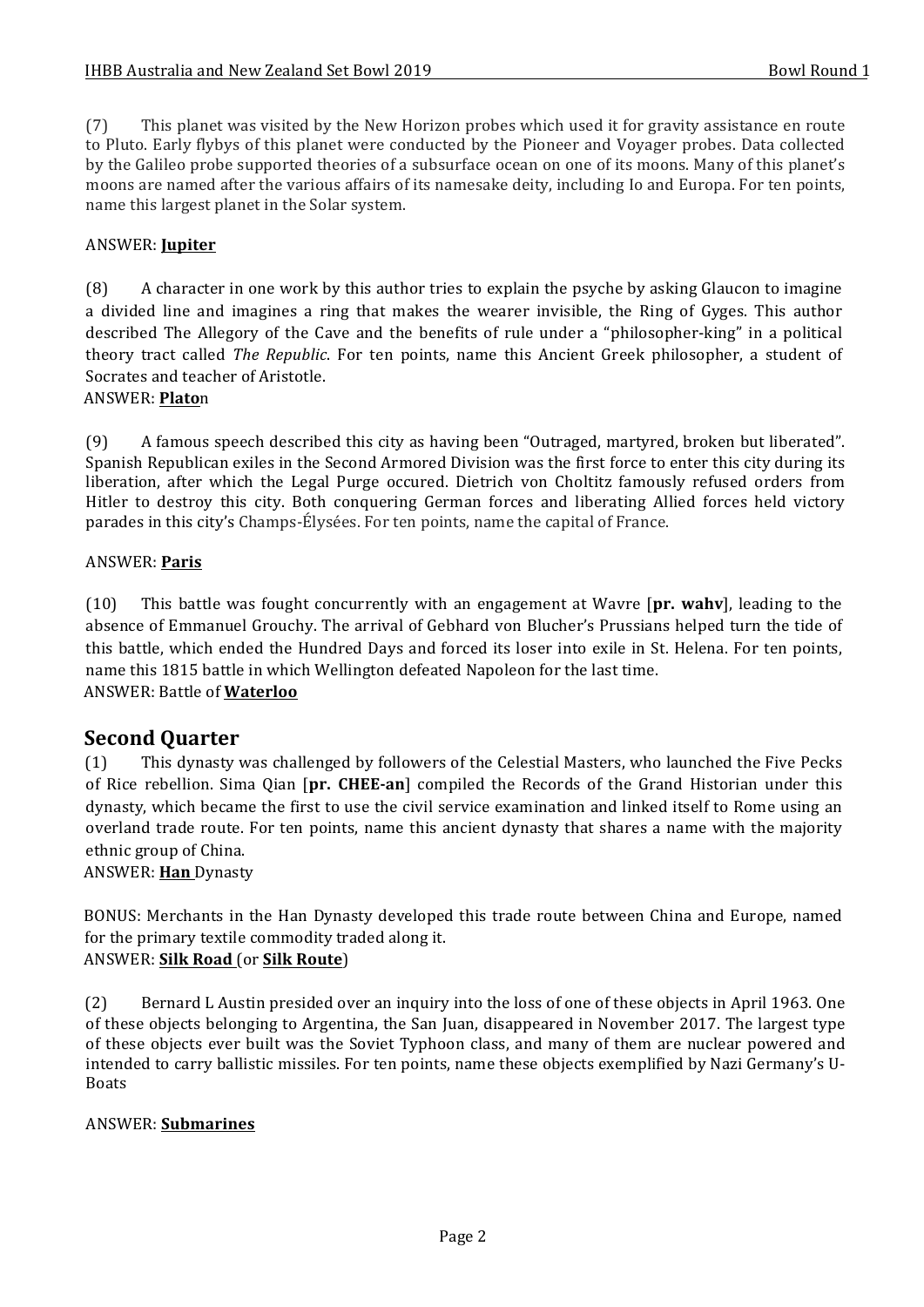BONUS: In 1943, a US submarine attacked the *Yamato*, which was the largest type of which ship ever built?

### ANSWER: **Battleship**

(3) During a revolt named for this city, Eduard Goldstucker and the Writers Union went on television in an attempt to test free press laws. That revolt began when Jan Palach set himself on fire in this city's Wenceslas Square. Alexander Dubcek [doob-check] implemented "socialism with a human face" as part of a period of liberalization in 1968 known as this city's "Spring." Soviet tanks eventually rolled into, for ten points, what capital city of Czechoslovakia? ANSWER: **Prague** (accept **Prague** Spring)

BONUS: The Prague Spring was crushed by a coalition of troops from this pro-Soviet alliance. This alliance, meant to combat NATO, avoided using East German troops to avoid memories of the 1938 Nazi invasion.

### ANSWER: **Warsaw Pact**

(4) This country is where Prince Dipendra murdered ten members of its royal family in 2001. This country was then led by King Gyanendra, the only Hindu monarch, until this country became a republic in 2008. A section of a mountain is named for a New Zealand mountaineer who ascended it with Tenzing Norgay in 1953. For ten points, name this Himalayan country, home to the southern side of Mt. Everest.

#### ANSWER: **Nepal**

BONUS: A major earthquake caused damage throughout which capital of Nepal in 2015? ANSWER: **Kathmandu**

(5) This ruler attempted to protect shipping from British warships by forming the League of Armed Neutrality. This ruler's conquests were confirmed in the Treaty of Kuchuk-Kainarji, cementing the end of the Crimean Khanate. Three partitions of Poland were overseen by this ruler, who took power after her lover Grigory Orlov helped overthrow Peter III. For ten points, name this enlightened tsarina of Russia.

### ANSWER: **Catherine the Great** (accept **Catherine II**)

BONUS: This kingdom joined the League of Armed Neutrality under the rule of Gustav III, who was assassinated in his capital of Stockholm. ANSWER: **Sweden**

## (6) The masses of these entities are governed by the whole number rule as described by Francis Aston, whose cousin Margaret Todd suggested a name for these entities from the Greek for "at the same place." One of the 15 of these entities for carbon is used in radioactive dating, has a half-life of 5,700 years, and has eight neutrons instead of the more stable six-neutron form. For ten points, give this term for variants of the same element that have different atomic masses.

#### ANSWER: **isotope**s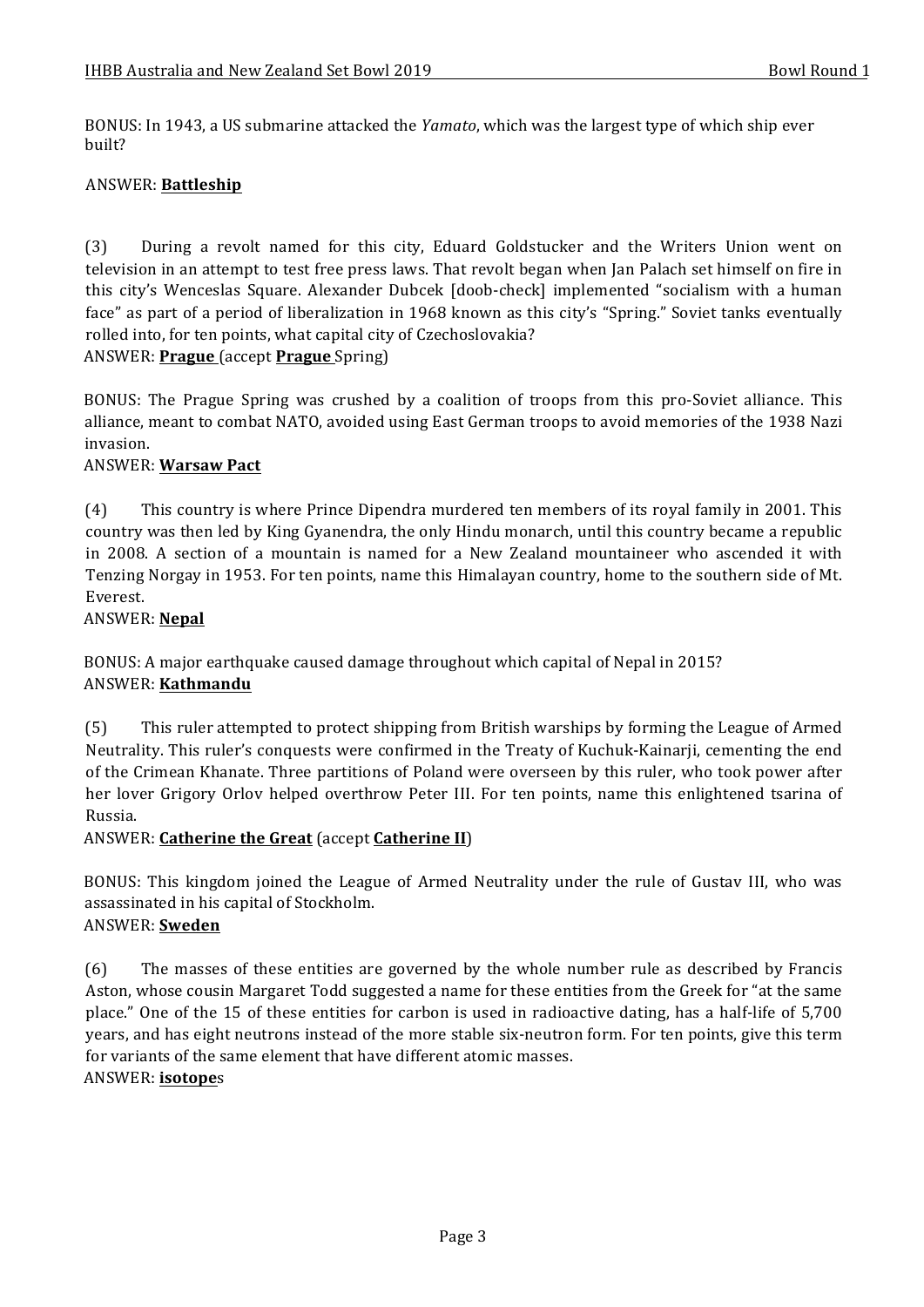BONUS: This element is most commonly found with an atomic mass of 238, but its 235 isotope is fissile and thus usable in nuclear weapons like Little Boy. ANSWER: **uranium** (accept **U**-235 and/or **U**-238)

(7) This politician, who signed the Therapeutic Abortion Act as governor, supported Barry Goldwater in his "A Time for Choosing" speech at the 1964 RNC. The Iran-Contra Affair occurred during this President's second term. George H.W. Bush served as this man's Vice President. Jimmy Carter was succeeded by, for ten points, what Republican politician who was elected President in 1980? ANSWER: Ronald **Reagan**

BONUS: Ronald Reagan served as Governor of this western state from 1967 to 1975, where he put down student protests at Berkeley. ANSWER: **California**

(8) In 1975, the CIA made estimates on this country's military efforts by counting the number of baseball diamonds built in Angola. Similarly, in 1970, the presence of a soccer field instead of baseball diamonds on Cazo Alcatraz in this country's port of Cienfuegos suggested to the CIA that the Soviet Union, not this country, was building naval infrastructure here. For ten points, name this country that hosted a set of Soviet-deployed missiles in 1962, leading to a namesake "crisis." ANSWER: **Cuba**

BONUS: Legend holds that this Cuban dictator once tried out for the New York Yankees. He was succeeded as leader by his brother Raul. ANSWER: Fidel **Castro**

## **Third Quarter**

The categories are ...

- 1. Singapore
- 2. Roman Engineering
- 3. Asian Landmarks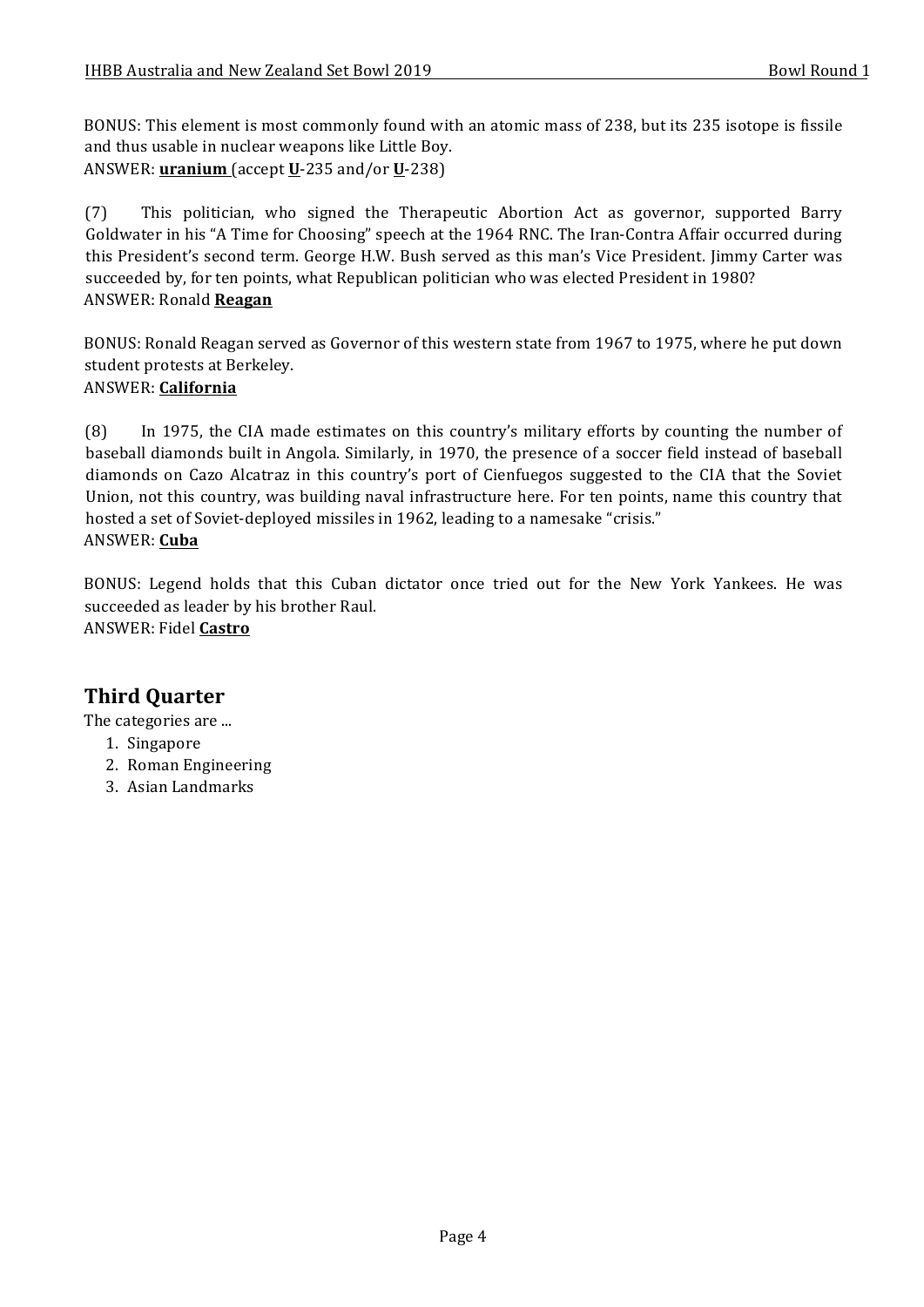### **Singapore**

Name the...

 $(1)$  Two colors it used for its national flag **ANSWER Red and white** 

(2) Country it gained its independence from 1965 ANSWER: **Malaysia**

(3) Nation it was a crown colony of, currently led by Elizabeth II ANSWER: **United Kingdom** (Or Great **Britain**)

(4) First Prime Minister of Singapore and father of Lee Hsien Loong. ANSWER: **Lee Kuan Yew**

(5) Sport in which Joseph Schooling competed at the 2016 Olympics, where he beat Michael Phelps in one race ANSWER: **Swimming**

(6) North Korean leader who Donald Trump met with in Singapore in 2018. ANSWER: **Kim Jong Un** (prompt on Kim)

(7) Distinctive integrated resort hotel designed by Moshe Safdie with a Skypark and Infinity pool ANSWER: **Marina Bay Sands**

(8) Political party that has dominated Singaporean politics since independence. ANSWER: **People's Action Party** (or **PAP**)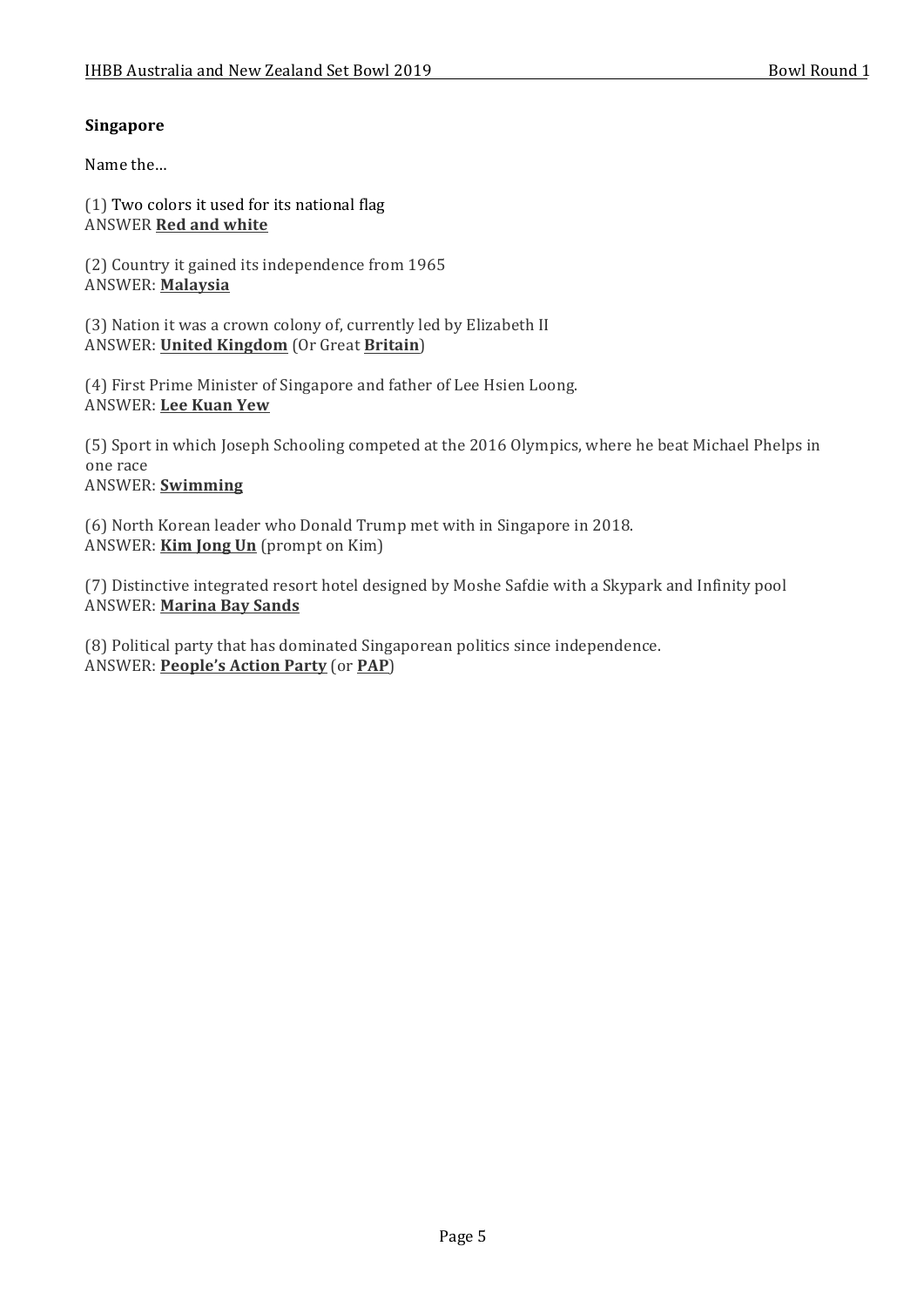### **Roman Engineering**

Name the...

(1) Type of project that included the Appian Way, which connected Rome and Brindisi.

### ANSWER: **road**s

(2) Type of bridge, such as the Pont du Gard, that transports water from a source to a city. ANSWER: **aqueduct**s

(3) Largest amphitheater in the world, built in Rome in the 70s AD. ANSWER: **Colosseum** (accept **Flavian Amphitheater**)

- (4) Material, a combination of volcanic ash, pebbles, and cement, that was used to build that building and the dome of the Pantheon.
- ANSWER: Roman **concrete**

(5) Public facilities that included a caldarium and a frigidarium. ANSWER: **bath**s (accept **thermae** and/or **balneae**)

(6) Largest chariot racing stadium in Rome, which could fit hundreds of thousands of spectators. ANSWER: **Circus Maximus** (prompt on Circus)

(7) River into which Rome's sewer system, the Cloaca Maxima, emptied ANSWER: **Tiber**

(8) Fortification north of Hadrian's Wall, which was named for his successor. ANSWER: **Antonine** Wall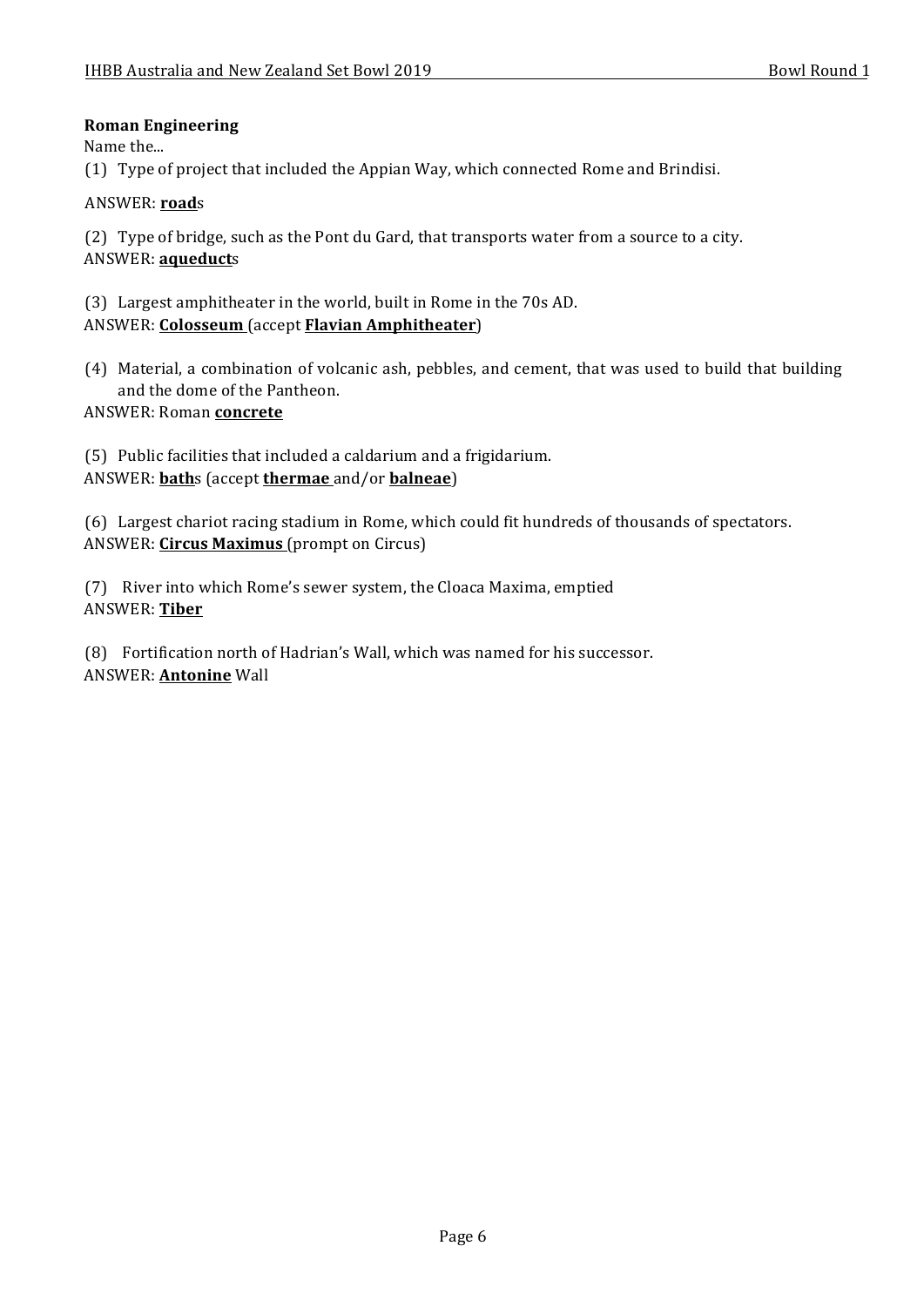### **Asian Landmarks**

Name the...

(1) 13,000-mile-long fortification, mostly built during the Ming Dynasty to keep out the Mongols. ANSWER: Great Wall of China

(2) Mausoleum built in the 17th century for the wife of Shah Jahan. ANSWER: **Taj Mahal**

(3) City where slave labor was used to build the Burj Khalifa, the tallest building in the world.

### ANSWER: **Dubai**

(4) Country where the first shinkansen, or bullet train, opened in 1964. ANSWER: **Japan**

(5) Railroad that connects Moscow and Vladivostok and was finished in 1916. ANSWER: **Trans-Siberian** Railway

(6) Dam on the Yangtze River that was planned for much of the 20th century, the largest dam in China.

### **ANSWER: Three Gorges Dam**

(7) Rem Koolhaas designed the CMG Headquarters Building ANSWER: **Beijing**

(8) Himalayan country home to the Tiger's Nest monastery, which is perched on a cliff. ANSWER: **Bhutan**

### **Fourth Quarter**

(1) One of these works named One Single Night was written by Thomas Sankara. Another one of these works refers to "the only remaining daughter of the Carolingian Empire". One of these works is named (+) Dabrowski's Mazurka, while a well known one of these contains the phrase "Arise, Arise, Arise". Francis Scott Key wrote the lyrics to one of these works which contains the **phrase** (\*) "by the dawn's early light". For ten points, name these musical works which include "God save the Queen."

### ANSWER: **National Anthem**s

(2) This politician's constitutional authority was the subject of the Humble Petition and Advice. This figure's massacre of civilians during the siege of  $(+)$  Drogheda [drow-duh] led him to be reviled in Ireland. This man and his son-in-law, Henry Ireton, commanded the left and right **wings of Thomas Fairfax's (\*)** New Model Army during a victory at Naseby. For ten points, name this Lord Protector of England following the English Civil War. ANSWER: Oliver **Cromwell**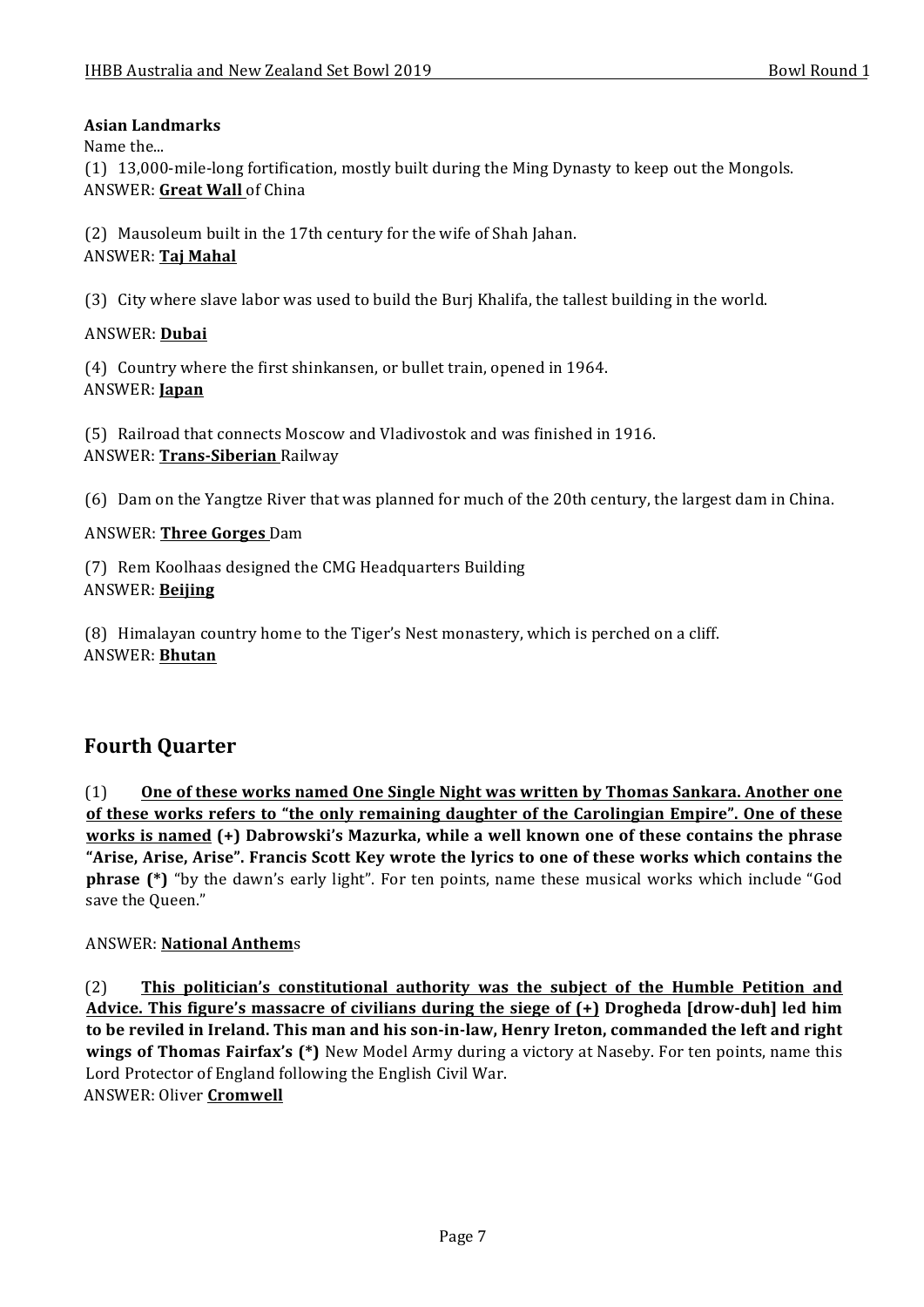(3) **During this conflict, Rear Admiral David Price committed suicide during a failed port <u>siege. The Battle of Alma occured during this conflict, as did the failed Siege of (+)</u> Petropavlovsk.** Lord Raglan's forces won this conflict's Battle of Balaclava which was the subject of a famous **Tennyson poem. The Anglo-French victory at the Siege of** (\*) Sevastopol occured during, for ten points, what conflict named after a peninsula in the Black Sea?

Answer: **Crimea**n War

(4) Leaders of this nation derived their title from the phrase "tent government." One leader of this nation won a battle through the ingenious use of arquebuses to puncture the armor of **cavalry;** his ally would win the Battle of  $(+)$  Sekigahara to take control of this nation and form a **bakufu.** Matthew (\*) Perry's black ships forced this nation to sign a treaty with the U.S., ending its isolationism. For ten points, name this country ruled by Tokugawa Ieyasu. ANSWER: **Japan** (accept **Nippon** or **Nihon**)

(5) In December 2018, Colin O'Brady completed a 921-mile journey across this region, finishing with a stretch of 32 hours without sleep. The Nimrod (+) expedition attempted a journey in this region, where it was based in McMurdo Sound. In 1915, Sir Ernest Shackleton lost **the Endurance in an**  $(*)$  ice flow while exploring, for ten points, what continent where Roald Amundsen led the first party to reach the South Pole?

ANSWER: **Antarctica** (accept **South Pole** until "continent" is mentioned)

(6) Against his will, this composer omitted string instruments from a work he wrote in 1749 **celebrating the end of the War of the Austrian Succession. This Kapellmeister (+) for King** George I supported the Foundling Hospital with charity concerts of his most famous work, which **includes a** chorus proclaiming "King of Kings and Lord of Lords." (\*) For ten points, name this German/British composer of Music for the Royal Fireworks and oratorios like Messiah. ANSWER: George Frederick **Handel**

(7) A peninsula in this city named Lujiazui is the site of the Jin Mao tower and Oriental Pearl **Tower.** The Oriental Crown in this city was constructed when it hosted the  $(+)$  2010 Expo. An **area** in this city known as "the Bund" was once part of this city's International Settlement. The  $(*)$ Huangpu river flows through this city and splits it into the Pudong and Puxi districts. For ten points, name this largest city in China by population.

### ANSWER: **Shanghai**

(8) Electoral votes are counted by the holder of this position. The Constitution did not **explain how to fill vacancies in this position until the 25th Amendment (+) was ratified. The holder** of this position also serves as President of the Senate, where its holders hold tiebreaking **power.** (\*) Mike Pence currently holds, for ten points, what office of the executive branch whose holder is the first in the Presidential line of succession?

ANSWER: Vice President of the United States (prompt on "VP(OTUS)")